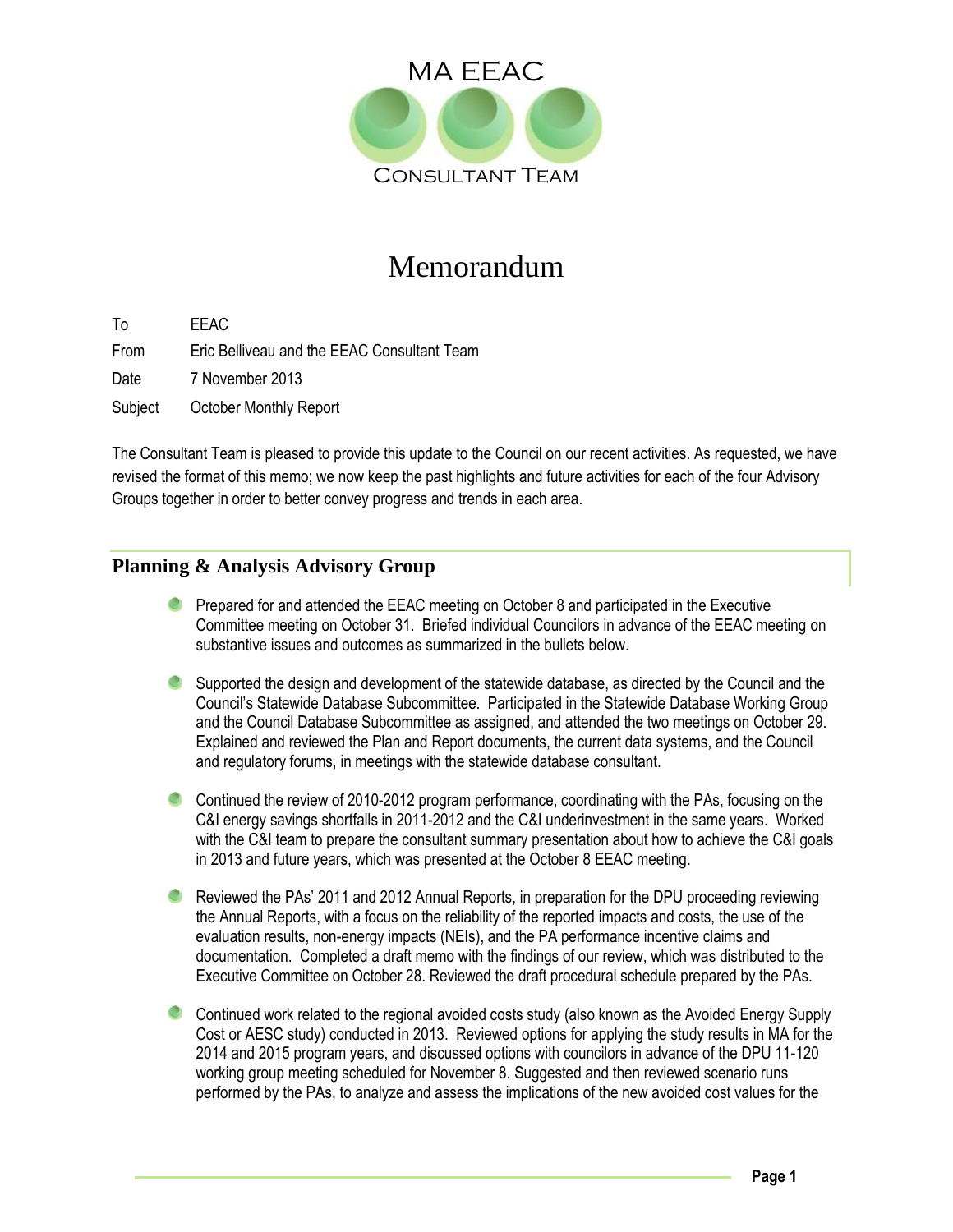

2014 and 2015 program years. Contributed to an update presentation provided to the Council on October 8.

- Discussed the historical analysis of DRIPE price suppression effects with the PAs and the Attorney General Office (AGO), including the degree to which the historical data analysis in the 2013 AESC report provides additional information about the actual DRIPE effects in the recent past, which could help to address the DRIPE historical analysis requirement in the Term Sheets for the 2013-2015 Plan.
- **C** Reviewed options for an avoided cost of compliance with GWSA, as an avoided cost for the costeffectiveness analysis of energy efficiency programs, and also reviewed options for carbon avoided costs, including some options set forth in the 2013 AESC study. Prepared for and participated in the DPU 11-120 technical session on avoided costs of GWSA compliance and carbon avoided costs on October 30. Briefed individual councilors on the analysis and derivation of the avoided cost of compliance with GWSA in the 2013 AESC study.
- Continued work on DPU 11-120 reporting streamlining regarding the regulatory review, reporting, and approval of performance reports, performance incentives, energy efficiency surcharges, and mid-term modifications. Worked on reporting issues, needs, and priorities related to the DPU 11-120 working group with individual Councilors. Reviewed the PA-proposed template for future Plan-Year Report s, which the PAs distributed in September. Prepared for the DPU working group subcommittee meeting scheduled for November 8, which will focus on the Plan-Year Report template.
- Continued working with the PAs on the template for the Annual Implementation Update intended for the 2014 program year, as part of the Council review process (the Annual Implementation Update is not intended for DPU regulatory review purposes since the DPU has decided to review the Three-Year Plan performance and results on a three-year basis, in 2016). Assisted the Executive Committee with the preparation of a draft resolution for consideration by the Executive Committee in late October, and for Council consideration at the November 12 meeting.
- **C** Met with the PAs in the new Planning and Analysis group on October 11 to revise and complete the template for the numerical analysis and summary presentation of the Implementation Update.
- **C** Reviewed the monthly dashboard for the October 8 meeting.
- Continued making progress with DOER and the PAs on the consultant-recommended *interim* approach to data and data management, focused on improving effectiveness and efficiency, to ensure reliable and internally-consistent data in the interim while the statewide database is being developed. Discussed web-based file storage, versioning and version control (logs), PA data manager(s) responsible for data quality and internal consistency, and the importance of QA and consistent data for all users.
- Interacted with the PAs and the management committees to discuss and ensure the early and effective implementation of the key components of the 2013-2015 Three-Year Plan, including the key program enhancements, strategies, and action plans, in order to achieve the savings and benefits goals, maximize the use of best practices, serve all segments of MA customers, and support the Council's priorities, while also encouraging the cost-efficient use of ratepayer funding.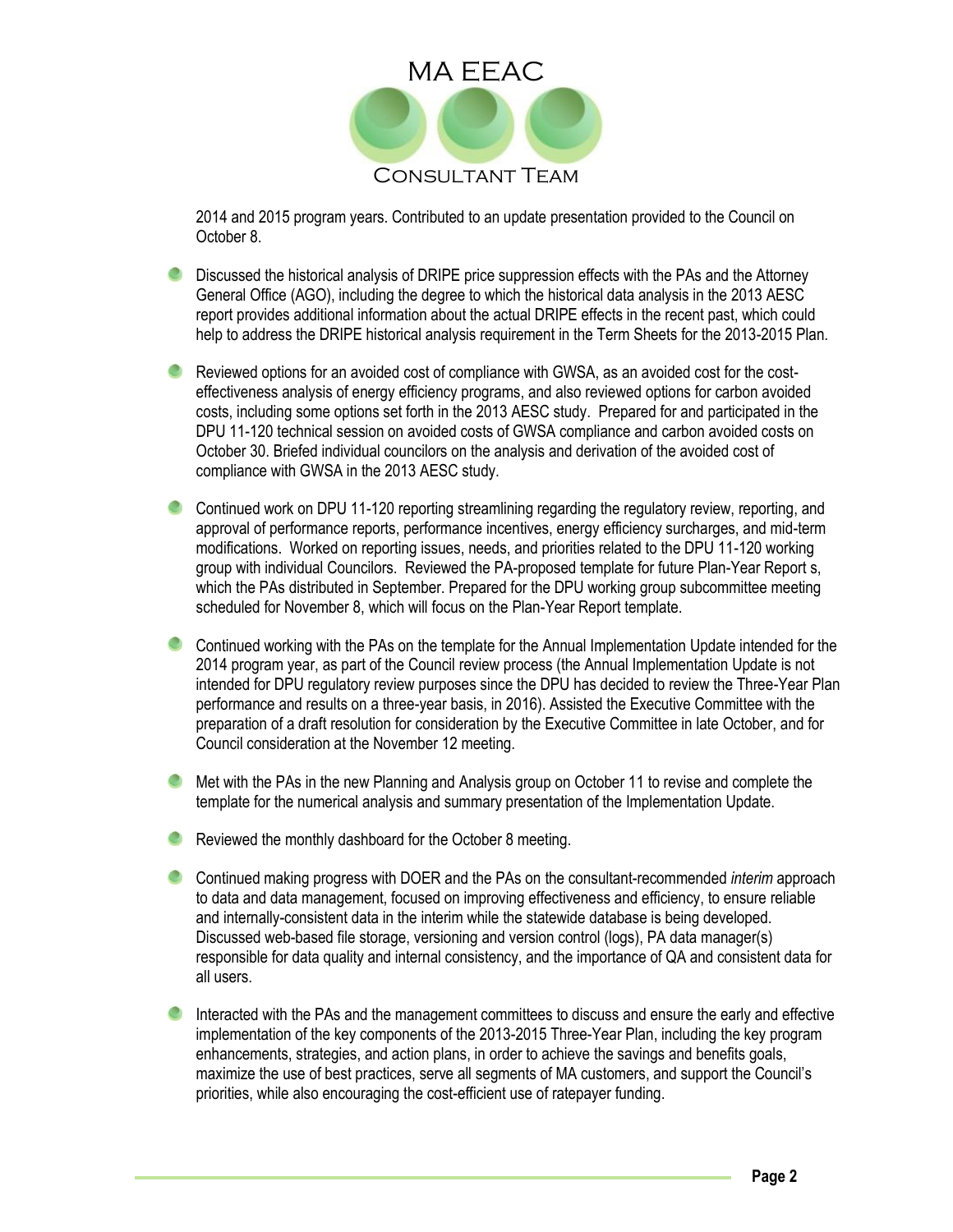

## **Upcoming Activities**

The Planning & Analysis group will undertake several tasks in the next few months.

- Continue meeting with the PAs and management committees to discuss and ensure the early and effective implementation of the key components of the 2013-2015 Three-Year Plan, including program enhancements, strategies, and action plans, in order to achieve the savings and benefits goals, maximize the use of best practices, serve all segments of MA customers, and support the Council's priorities, while also ensuring the cost-efficient use of ratepayer funding. Significant focus continues to be on the C&I programs and how to achieve the C&I goals.
- Support the design and development of the statewide database, and participate in the Statewide Database Working Group, as directed by the Council and the Council's Statewide Database Subcommittee. Coordinate with the database consultant and facilitator to assist in the design and scoping of the statewide database, including through interviews.
- Continue working with the PAs on developing and implementing a more effective and efficient *interim* approach to data and data management, to ensure reliable and internally-consistent data in the interim while the statewide database is being developed.
- Review, analyze, and comment on the 2013 quarterly reports and the dashboard monthly reports and trends. Also, working with the PAs, complete the new template for the quarterly reports, focusing on the reporting of benefits and GHG emissions reductions (Q2 and Q4 reporting), consider how best to report on oil savings, and implement any additional revisions identified and directed by the Council as a result of EEAC review of the revised template for the quarterly reports.
- Support the Council, as directed, in its review and analysis of the DPU NOI Phase II order and the EE Guidelines, through the DPU 11-120 reporting streamlining process regarding the regulatory review, reporting, and approval of performance reports, performance incentives, energy efficiency surcharges, and mid-term modifications. Review and comment on the PA-proposed template for future Plan-Year Report s, and meet with the PAs to discuss the comments and suggestions. Participate in the DPU 11- 120 reporting streamlining working group and subcommittee as directed by the Council.
- Complete work on the template and summary narrative for an Annual Implementation Update to be used for the 2014 program year, to be considered by the Council (including a Council resolution) at the November 12 meeting.
- Coordinating with the PAs, analyze and assess the implications of the new 2013 AESC avoided cost values for 2014 and 2015 programs. Review options for applying the study results in MA for the 2014 and 2015 program years, and discuss options with councilors in advance of the DPU 11-120 working group meeting scheduled for November 8. Participate in the DPU working group as assigned.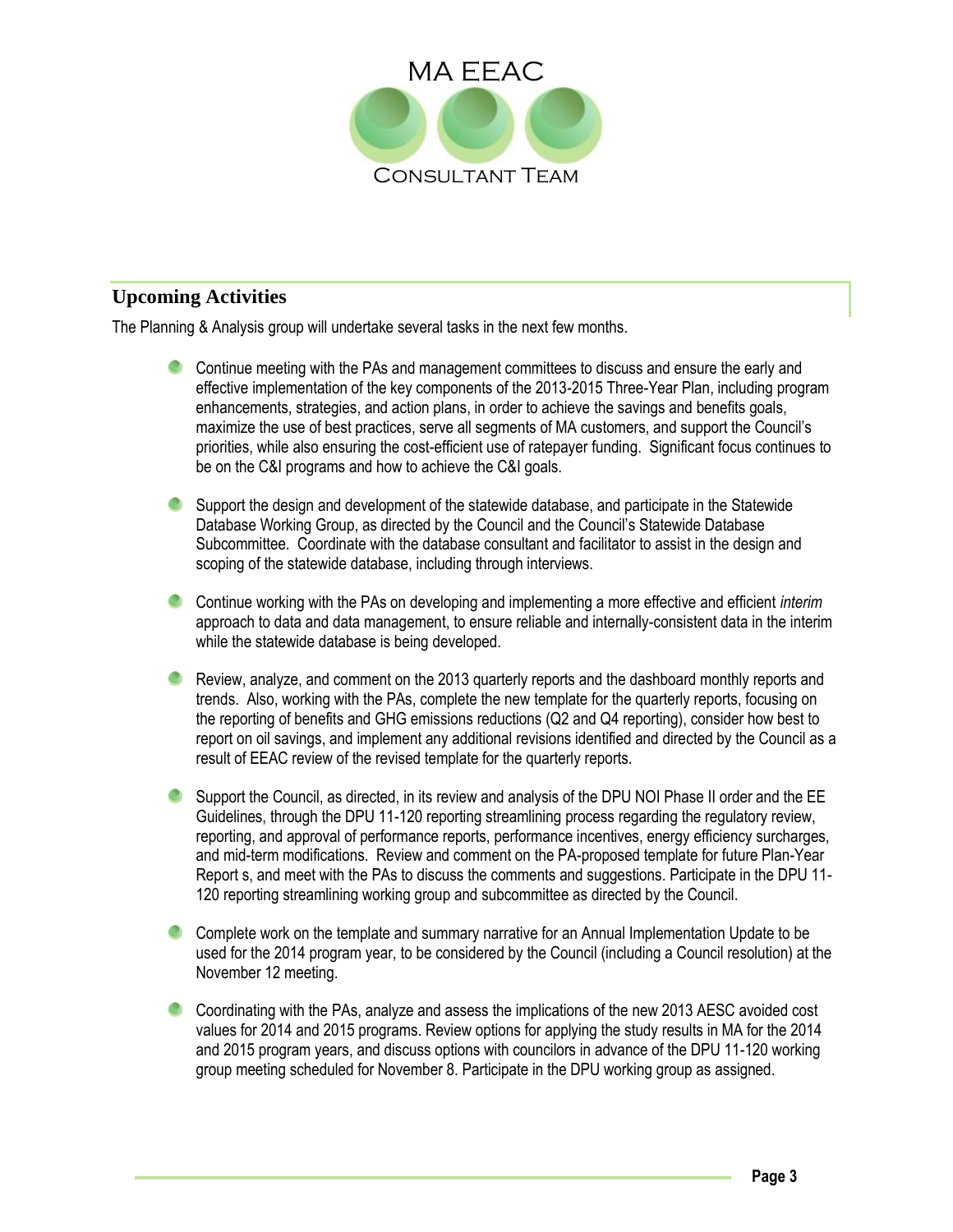

- **C** Participate in the DPU 11-120 technical session on avoided costs of GWSA compliance and carbon avoided costs, as assigned. Provide technical assistance for councilors participating in the DPU 11-120 process.
- Support the Council with continuing analysis and work on the DPU EE Guidelines Phase I NOI regarding net savings and environmental/carbon compliance costs, as directed by the Council. Participate in additional discussions or follow up as directed, including in future technical sessions or in meetings with the PAs and others.
- Complete the review of the PAs' 2011 and 2012 Annual Reports, provide the consultant findings and recommendations to the Council, and provide technical support during the DPU review proceeding.
- Continue to work on future tasks related to the Technical Reference Manual (TRM), per the TRM schedule and process.
- **Participate on behalf of the Council in any other DPU 08-50 or DPU 11-120 processes, as scheduled** and as assigned by the Council.

## **C&I Advisory Group**

#### **Highlights from the Past Month**

The C&I Group continues to maintain focus on achieving the 2013 goals, informed by past experience and research.

- **C** Developed and delivered presentation at October Council meeting on achieving C&I goals. Held followup meetings with PAs on strategies and next steps. Initial focus will be on segmentation strategies for important market segments critical to achieving future goals, including Commercial Real Estate, Healthcare, and Industrial/Manufacturing.
- **C** Finalized policy with PAs and DOER on when and how to adopt new Energy Code baseline.
- **C** Finalized workplan with PAs and began work on Retro-commissioning Best Practice research report. The goal of this research is to provide recommendations for strategic enhancements to programs to support achievement of Three-Year Plan commitments and targets.
- **C** Reviewed PA 2011 and 2012 C&I metrics achievement level and supporting documentation for performance incentives. Prepared Memo to be sent to Council in November.
- **P** Provided input to evaluation contractor for forthcoming small business process evaluation. Focused on issues related to depth of savings, gas/electric integration, and participation rates of very small (micro) businesses.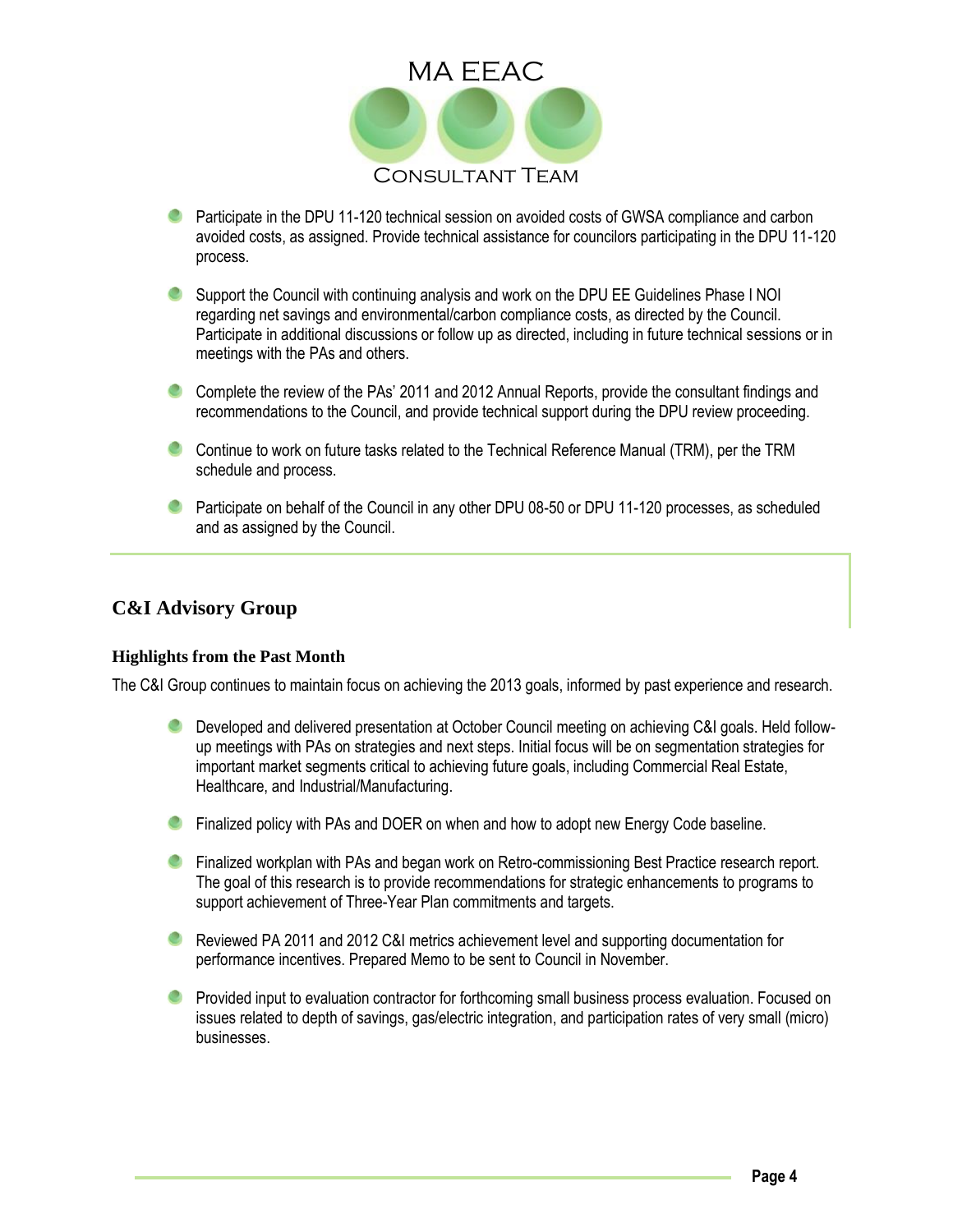

**Provided input and reviewed findings of various recent evaluation studies including lighting controls and** custom HVAC with an emphasis on how findings can support better program design and implementation.

#### **Upcoming Activities**

The C&I Advisory Group will continue to support the implementation of the Plan. Specific areas of focus in coming months will include:

- Continuing discussions with PAs on strategies and next steps to achieve 2013/14 C&I goals.
- Continuing to monitor PA achievement towards goals and spending. Continuing to work with PAs on planning and strategy to address any goal shortfalls.
- **Providing input to the statewide database consultant with a focus on how the data can be used to** identify individual PA best practices and raise the bar for statewide performance.
- Working on Retro-commissioning Best Practice Research. Once complete, we will work with PAs to develop and implement resulting recommendations and enhancements to programs. This work is expected to be complete in Q4 2013.
- **C** Developing a workplan for Healthcare Best Practice Research. Once workplan is complete, research will begin. Once research is complete, we will work with PAs to develop and implement resulting recommendations and enhancements to programs. This work is expected to be complete in Q1 2014
- Continuing to work with PAs, stakeholders, Council, and others to develop an integrated solution for customer-owned and utility-owned street lights.
- Continuing to work with PAs and DEP on Water/Wastewater strategy.
- Continuing to work with PAs to make a stronger connection and feedback loop between evaluation and implementation.
- Continuing to support the Commercial Real Estate Working Group and development of a PA roadmap to address the segment.

## **Residential and Low Income Advisory Group**

#### **Highlights from the Past Month**

The Residential Advisory Group covered key program areas by engaging with the Residential Management Committee (RMC) and key initiative working groups and on several topics.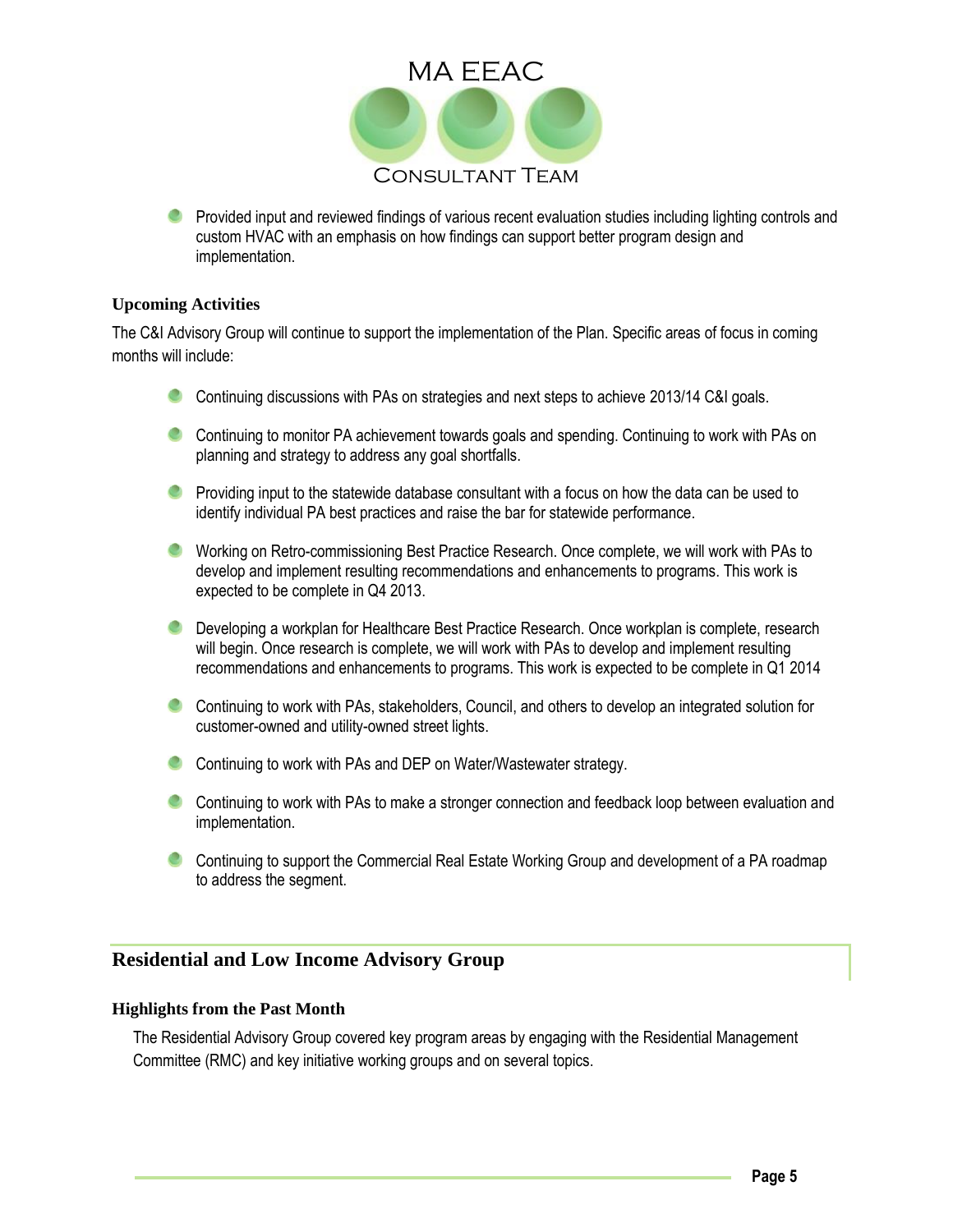

- Engaged the PAs on high-level Residential Sector issues at the Residential Management Committee (RMC) meetings, the quarterly meeting with the PA leads, and through individual communications with RMC members. Monitored PA progress on new initiative enhancements and action plans.
- Gathered information about PAs' contractor performance concerns and on 16 October presented RMC with information about methods PAs in other states use to address them. PAs indicated they would discuss the info the consultants had provided at a 17 October Best Practices Working Group subgroup meeting on contractor performance. Also shared national and Massachusetts-specific information on the Home Performance with ENERGY STAR program.
- **C** Reviewed PAs' 30 September report to the DPU on their work to overcome residential barriers and discussed with PAs their ability to separately track implementation costs of the EN+ initiative for purposes of evaluation. Participated in Res Barriers Working Group meeting on 30 October, asking questions about information presented about the Renew Boston initiative.
- **C** Analyzed PAs' 2011 and 2012 annual reports to support review by the Council, including 1) reviewed and summarized residential and low income metric documentation, assessing claimed levels of compliance and highlighting areas for follow-up and clarification with the PAs; and 2) reviewed the contribution of non-resource benefits (NRBs) to residential benefits, compared NRB benefits as a percentage of total initiative benefits, and noted possible inconsistencies in the calculation of residential NRBs.
- Reviewed draft of Energy Policy Review Commission draft report and stakeholder dialog re: same. Noted HES program-related issues for future consideration on database and other work with Council and PAs.
- Conducted residential team planning call on database priorities.
- **C** Maintained ongoing dialogue with evaluation team to coordinate evaluation and residential consulting team activities, including revising baseline furnace efficiency and development of proposed residential evaluation plans.
- Supported residential lighting initiative by continuing to monitor YTD lighting activity relative to goals, participating in PNNL webinar on LED efficacy and pricing, responding to PA inquiry on savings potential for residential lighting controls, and monitoring continued progress of regional lighting hours of use study.
- **C** Revised residential content for 2012 report to the Legislature.
- **C** Participated in webinar regarding revision of the MA stretch code to understand implications of timing and scope for PAs residential new construction initiative.
- Communicated and coordinated with DOER staff regarding residential sector issues, including Residential Conservation Services guidelines, residential barriers, multifamily retrofit issues, and HEAT Loan criteria.
- **C** Reviewed minutes and agendas of working group meetings.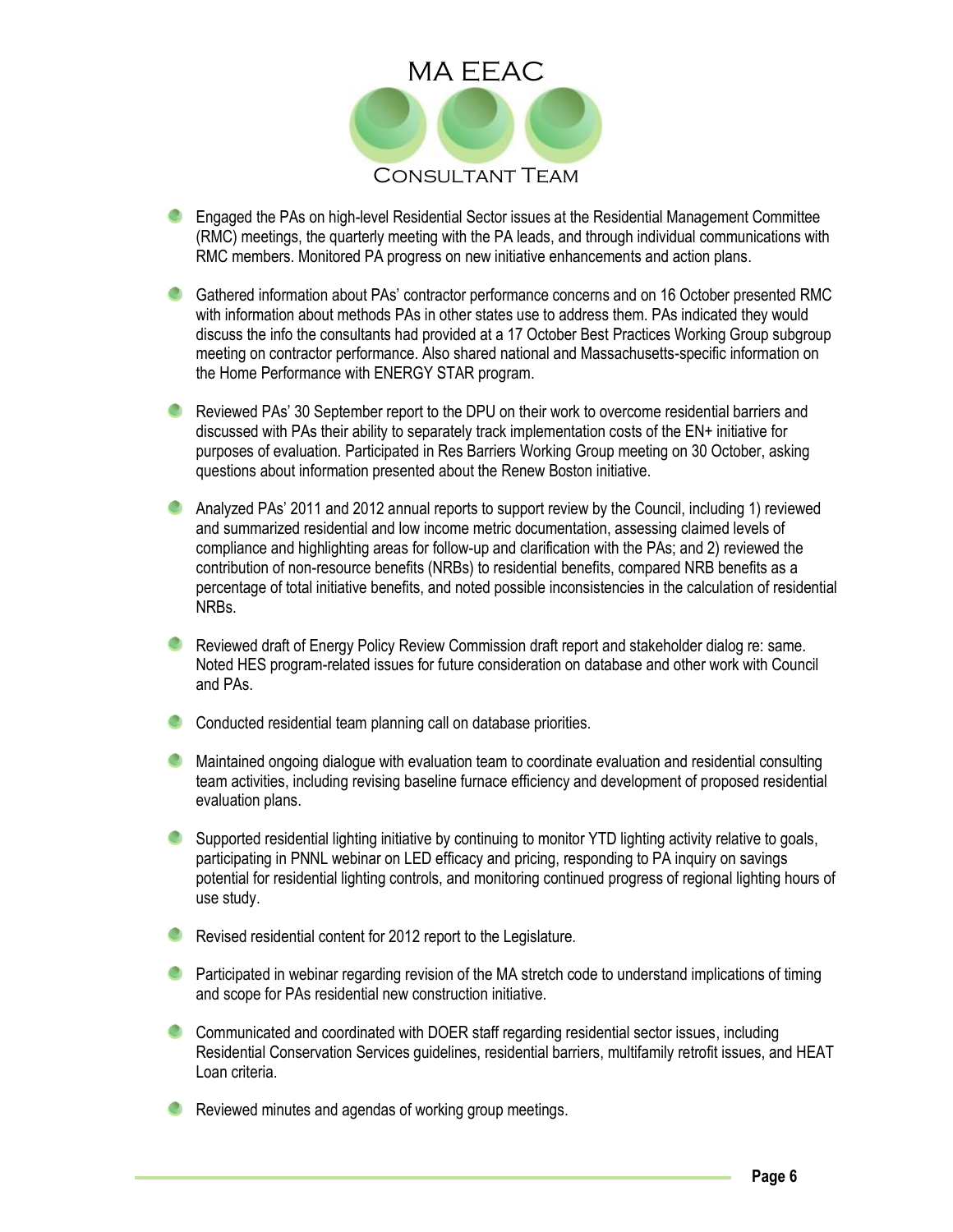

#### **Upcoming Activities**

The Residential Advisory Group will continue to work with the PAs on planning tasks and preparation activities toward the successful implementation of the 2013-2015 statewide plan.

- Continue program planning discussions with the PAs at the Residential Management Committee (RMC), including on monitoring progress on the key Three Year Plan implementation tasks.
- Complete analysis of 2011 and 2012 annual reports and report of same to Council
- **C** Review residential content of PAs' Third Quarter report
- Consider additional strategic directions for PAs to pursue to maintain current savings levels
- Continue discussion of contractor performance with RMC, including best practices and data-based approaches to same
- Continue work to assess available sources of residential data, including PARIS
- Compile additional information on peer multifamily programs as follow up to September memorandum and discussion with RMC
- **C** Discuss goals for residential database content with database facilitation consultant
- **Provide input on stage 3 residential evaluation plans**
- **C** Review television savings estimates against updated ENERGY STAR savings calculator

## **Evaluation, Measurement & Verification Advisory Group**

### **Highlights from the Past Month**

The EM&V Group worked with the PAs to develop a comprehensive 2013-2014 evaluation plan, advanced studies that are currently in progress toward completion, and moved studies that are in the planning stage toward the implementation stage.

- Advanced toward completion approximately 14 studies currently in the implementation stage. These represent a combination of the handful of remaining studies begun in late 2012 that are expected to be completed over the next few months, and several new studies begun within the past few months.
- Working with the PAs and evaluation contractors, completed, distributed and presented to Councilors and other parties a comprehensive 2013-2014 Evaluation Plan. The plan includes a global overview of important issues such as the EM&V framework and planning principles and processes and short writeups on some 45 new studies to be implemented by the end of 2014